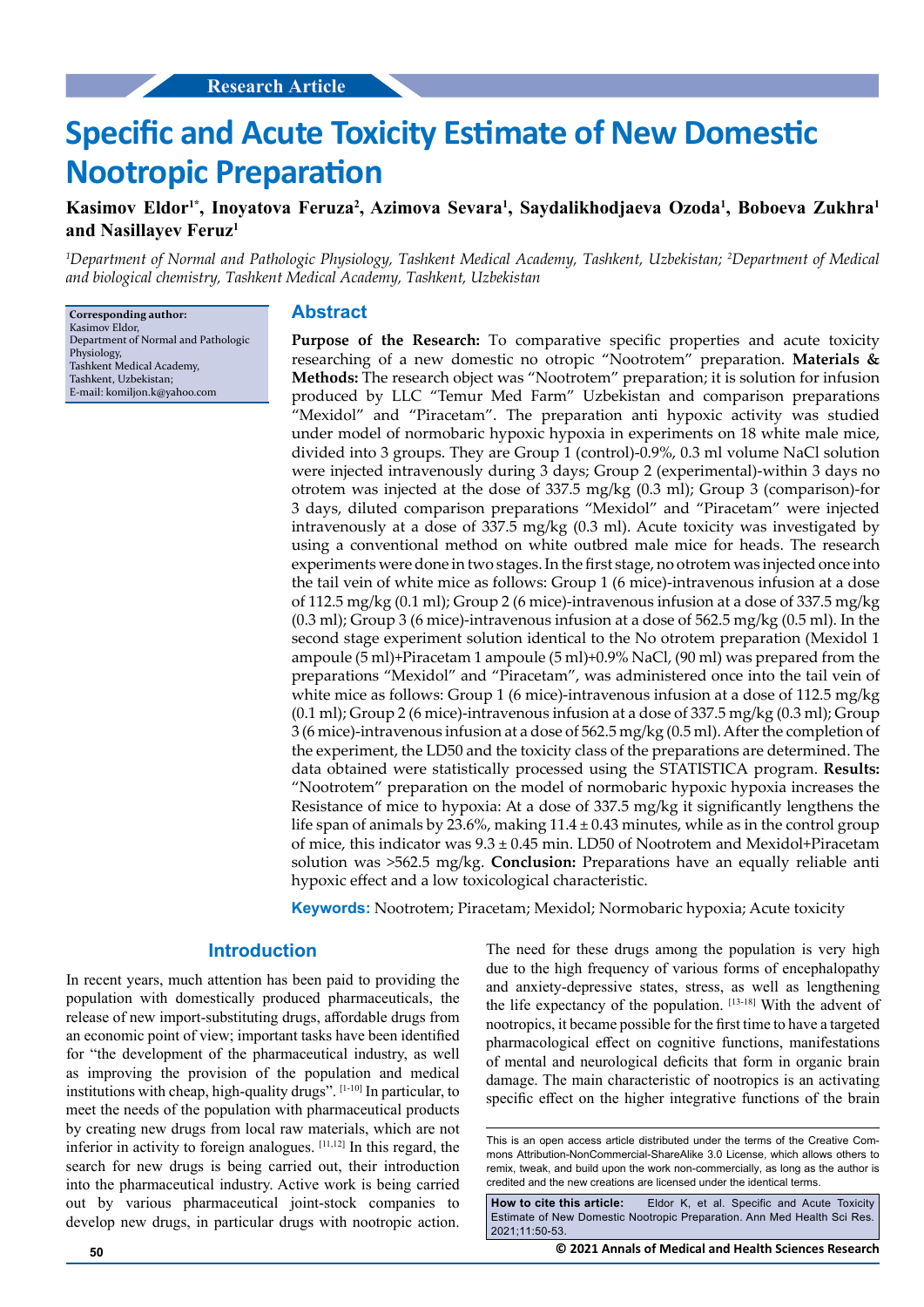and restoration of disorders of higher nervous activity. [5,7] Thus, nootropic drugs lead to an improvement in memory, attention, thinking, orientation, expansion of the volume of perception, an increase in the ability to analyze and assess the situation, and make decisions. Basically, these drugs are imported imported drugs, they are expensive and inaccessible for lowincome families. This dictates the need for the development and production of nootropic drugs in the republic, mainly from local raw materials, the study of molecular mechanisms of positive action, toxicological characteristics of new drugs for introduction into the pharmaceutical industry of the republic. One of these drugs is Nootrotem (solution for infusion), created by Temur Med Farm LLC, Uzbekistan. [14]

#### **Purpose of the research**

**Purpose of the study:** Comparative study of the specific properties and acute toxicity of a new domestic nootropic drug "Nootrotem".

## **Materials and Methods**

The object of the study was the drug "Nootrotem" a solution for infusion (s. 0010219, s.g. 02/2021) produced by LLC "Temur Med Farm" Uzbekistan. The active ingredients in Nootrotem are Methylethyl Hydroxyl Pyridine Succinate (MEHPS) and Piracetam. In this regard, as a comparison, we used preparations: "Mexidol" a solution for intravenous and intramuscular administration of 50 mg/ml, 5 ml each (p. 020418, 05/2021 No. and registration date DV/X 00578/07/15 17/07/15 B-250-9527110 RUz 28/07/10) manufactured by FKP "Armavir Biofabrika" (Russia) and "Piracetam"-solution for injection 200 mg/ml (p. 1370718, 08 / 2023 No. and date of registration DV/X 01562/04/16 01/04/16 B-250-95 11801RUz 12/05/06), manufactured by LLC Borisov plant of medical products (Belarus).

The antihypoxic activity of the preparations was studied on a model of normobaric hypoxic hypoxia in experiments on 18 white male mice weighing 20 g-23 g.  $[10]$  For the experiment, the mice were divided into 3 groups of 6 heads: Group 1 (control) for 3 days, 0.9% NaCl solution was injected intravenously in a volume of 0.3 ml; Group 2 (experimental)-for 3 days Nootrotem was injected intravenously at a dose of 337.5 mg/kg (0.3 ml); Group 3 (comparison)-diluted comparison drugs were injected intravenously for 3 days "Mexidol" and "Piracetam", produced by Borisov et al. plant of medical preparations, Belarus at a dose of 337.5 mg/kg (0.3 ml). On the 3rd day of the experiment, 30 minutes after the last injection of the drug, 2 mice were placed in sealed containers with a volume of 250 ml. The time from

the moment of placing in the dish to the cessation of breathing and death of the animal was recorded. The results obtained were expressed as a percentage of the values of the control group which was taken as 100%.

Acute toxicity was studied by the generally accepted method described in the literature, a single administration of the drug with the definition of the toxicity class. [3,9] For the experiments, 36 white outbred male mice were used, weighing 19 g-21 g, kept in quarantine for 14 days. The experiments were carried out in two series. In the first series, Nootrotem was injected once into the tail vein of white mice as follows: Group 1 (6 mice)-at a dose of 112.5 mg/kg (0.1 ml); 2nd group (6 mice)-at a dose of 337.5 mg/ kg (0.3 ml); Group 3 (6 mice)-at a dose of 562.5 mg/kg (0.5 ml). In the second series of the experiment, a solution identical to the Nootrotem preparation (Mexidol 1 ampoule (5 ml)+Piracetam 1 ampoule (5 ml+90 ml 0.9% NaCl) was prepared from the preparations "Mexidol" and "Piracetam" and was injected once into the tail vein of white mice as follows: Group 1 (6 mice)-iv at a dose of  $112.5 \text{ mg/kg}$  (0.1 ml); Group 2 (6 mice)-at a dose of 337.5 mg/kg (0.3 ml); Group 3 (6 mice)-at a dose of 562.5 mg/ kg (0.5 ml). On the first day of the experiment, the animals were observed hourly, then every day for 2 weeks in a vivarium, the animals of all groups were monitored for general condition and activity, behavioral features, reaction to tactile, pain, sound and light stimuli, frequency and the depth of respiratory movements, the rhythm of heart contractions, the condition of the hair and skin, the position of the tail, the amount and consistency of fecal masses, the frequency of urination, changes in body weight, and other indicators. All experimental animals were kept in the same conditions and on a common diet with free access to water and food. After the completion of the experiment, the LD50 and the toxicity class of the drug are determined. The data obtained were statistically processed using the STATISTICA program according to the paired Student's t test.

## **Results and Discussion**

The obtained results in the research of the antihypoxic effect showed that the drug Nootrotem on the model of normobaric hypoxic hypoxia increases the resistance of mice to hypoxia: At a dose of 337.5 mg/kg it significantly lengthens the life span of animals by 23.6%, making 11.4 min  $\pm$  0.43 min, while in the control group of mice this indicator was  $9.3 \text{ min} \pm 0.45 \text{ min}$ [Table 1].

Under similar conditions, reference drugs "Mexidol" and "Piracetam" at a dose of 337.5 mg/kg also showed an antihypoxic effect, extending the life expectancy of animals by 23.4%. We did not reveal any differences in the life expectancy

| Table 1: Antihypoxic effect of the drug "Nootrotem", "Mexidol®" and "Piracetam" on the model of normobaric hypoxia, M ± m, n=6. |             |                     |                          |                          |  |  |  |  |
|---------------------------------------------------------------------------------------------------------------------------------|-------------|---------------------|--------------------------|--------------------------|--|--|--|--|
| Weight, g                                                                                                                       | Dose, mg/kg | Solution volume, ml | Life span, min           | % effect                 |  |  |  |  |
| Control group, 0,9% NaCl                                                                                                        |             |                     |                          |                          |  |  |  |  |
| $21.5 \pm 1.05$                                                                                                                 |             | $0.3$ мл            | $9.2 \pm 0.76$           | $\overline{\phantom{a}}$ |  |  |  |  |
| "Nootrotem", produced by LLC "Temur Med Farm" Uzbekistan                                                                        |             |                     |                          |                          |  |  |  |  |
| $21.3 \pm 1.2$                                                                                                                  | 337.5       | $0.3$ мл            | $11.4 \pm 0.43$ . P<0.05 | 23.6                     |  |  |  |  |
| Mexidol <sup>®</sup> +Piracetam                                                                                                 |             |                     |                          |                          |  |  |  |  |
| $21,67 \pm 1,2$                                                                                                                 | 337,5       | $0.3$ ml            | $11,35 \pm 0.3$ , P<0.05 | 23,4                     |  |  |  |  |

**Annals of Medical and Health Sciences Research | Volume 11 | Issue S4 | September-October 2021 51**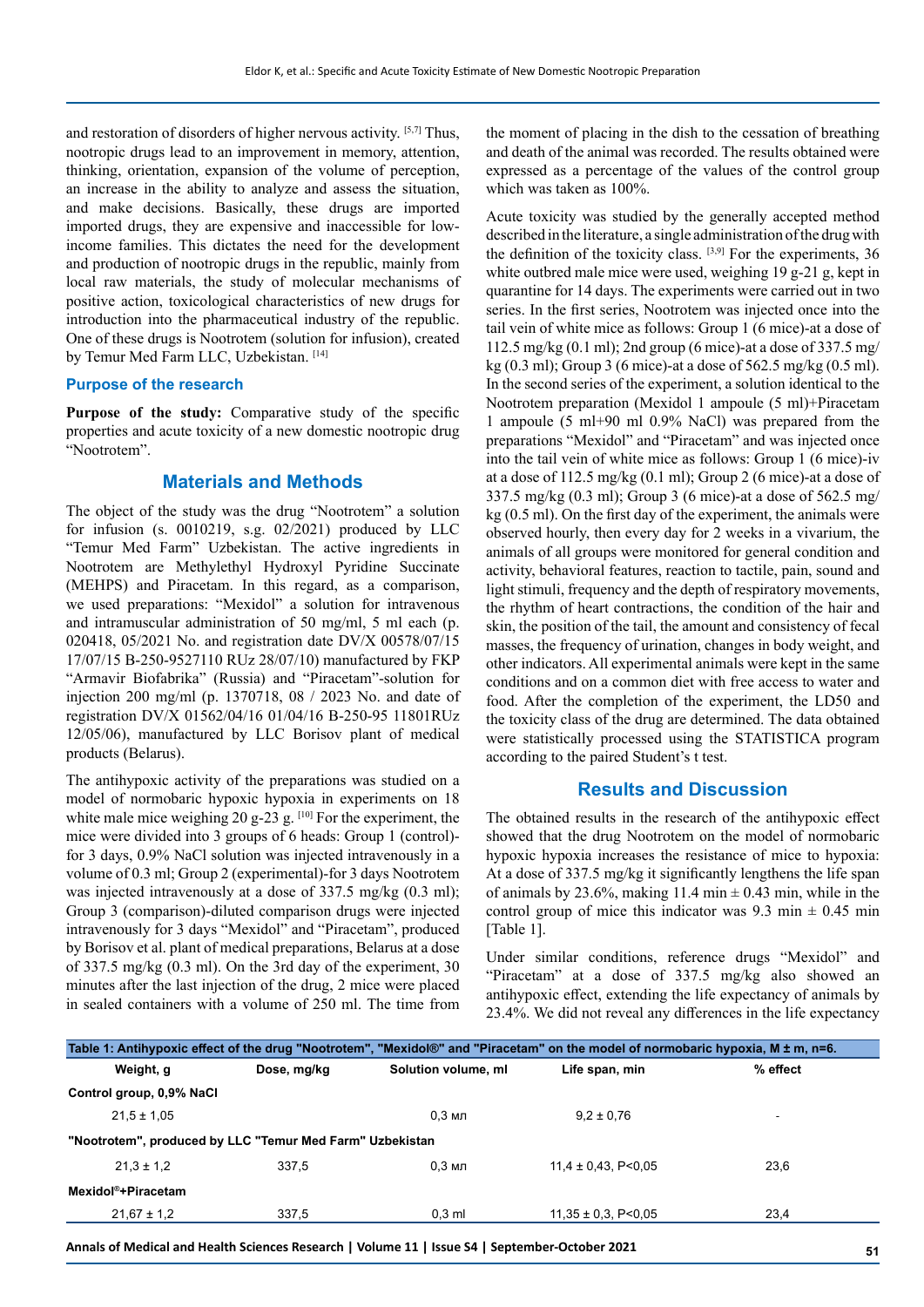|               | <b>Nootrotem</b> |     |                |                | Mexidol <sup>®</sup> +Piracetam |     |                 |                |
|---------------|------------------|-----|----------------|----------------|---------------------------------|-----|-----------------|----------------|
| <b>Groups</b> | <b>Volume</b>    |     | Route of       |                | Volume                          |     | <b>Route of</b> |                |
|               | mg/kg            | ml  | administration | <b>Results</b> | mg/kg                           | ml  | administration  | <b>Results</b> |
|               | 112.5            | 0.1 | i/v            | 0/6            | 112.5                           | 0,1 | i/v             | 0/6            |
|               | 337.5            | 0,3 | i/v            | 0/6            | 337.5                           | 0,3 | i/v             | 0/6            |
| 3             | 562.5            | 0.5 | i/v            | 0/6            | 562.5                           | 0.5 | i/v             | 0/6            |
| $LD_{50}$     |                  |     |                |                | >562,5 mg/kg                    |     |                 |                |

of experimental animals in the experimental group and the comparison group.

Therefore, the study drug "Nootrotem" solution for infusion (p.0010219, s.y. 02/2021), produced by LLC "Temur Med Farm" (Uzbekistan) in comparison with drugs "Meksidol" solution for intravenous and intramuscular administration of 50 mg/ ml, 5 ml each (p. 020418, 05/2021 No. and date of registration DV/X 00578/07/15 17/07/15 B-250-9527110 RUz28/07/10), manufactured by FKP "Armavir Biofactory"(Russia) and "Piracetam"-solution for injection 200 mg/ml (p. 1370718, 08/2023 No. and date of registration DV/X 01562/04/16 01/04/16 B-250-95 11801 RUz 12/05/06), produced by LLC Borisov plant of medical preparations (Belarus) have an equivalent reliable anti hypoxic effect.

During to study the acute toxicity of drugs, the following data were obtained [Table 2]. Group 1 (dose 112.5 mg/kg): after administration of the drug during the day, the mice remained active; no changes in behavior and functional state were observed. The condition of the coat and skin was normal without changes, they did not refuse food and water, and the death of mice was not observed. On the second day and in the subsequent period of observation, no pathological changes in the behavior and physiological parameters of the mice were found. Water and feed intake was normal, growth and development were not observed. There was no death of mice within 14 days.

Group 2 (dose 337.5 mg/kg), after administration of the drug during the day, mice were active, no visible changes were observed in behavior and functional state. The condition of the coat and skin was normal without changes, they did not refuse food and water, and the death of mice was not observed. On the second day and in the subsequent period of observation, there were no pathological changes in the behavior and physiological parameters of the mice. Water and feed intake was normal, growth and development were not observed. There was no death of mice within 14 days.

Group 3 (at dose 562.5 mg/kg), after administration in mice showed short-term lethargy and inactivity which disappeared after 30 minutes-40 minutes. After 1 hour, the mice returned to their previous state, their behavior was active, and the physical parameters did not deviate from the norm. On the second day and during the entire observation period for 14 days, no changes in behavior and other physical parameters were observed in mice, mice willingly consumed food and water, reactions to light and sound stimuli remained normal, hair and skin were clean, urination and fecal excretion normally, the weight and growth of the mice did not lag behind in development. Mice death was not observed.

Since, according to the literature, the volume of injected fluid with a single intravenous administration is no more than 0.5 ml. the introduction of a larger dose of the drug was not possible. The LD50 of the Nootrotem drug and the Mexidol+Piracetam solution was >562.5 mg/kg.

## **Conclusion**

The main component of Nootrotem MEGPS improves microcirculation and rheological properties of blood, reduces platelet aggregation, which leads to improved blood supply to the brain and metabolism in nerve cells. [4] Proved antihypoxic, membrane-protective, nootropic, anticonvulsant, anxiolytic action, increases the body's resistance to stress. [18] Established hypolipidemic, hypocholesterolemic properties. [15] MEHPS inhibits lipid peroxidation processes, increases the activity of superoxide dismutase, [19] modulates the activity of membrane bound enzymes (calcium-independent phosphodiesterase, adenylate cyclase, acetylcholinesterase), receptor complexes (benzodiazepine, GABA, and through  $HIF$ <sup>[20]</sup> (hypoxiainducible factor), which enhances tissue peroxidation, increasing tubular permeability for ions  $(Na+, K+, Ca^{++})$  and thus creates favorable conditions for enhancing the membrane protective properties of the cell, and helps to maintain the structural and functional organizing bio membranes, transporting neurotransmitters and improving synaptic transmission, increases the content of dopamine in the brain. [2,6] It causes an increase in the compensatory activity of aerobic glycolysis and a decrease in the degree of inhibition of oxidative processes in the Krebs cycle under conditions of hypoxia, with an increase in the content of ATP, creatine phosphate and activation of the energy-synthesizing functions of mitochondria, stabilization of cell membranes. [6] MEHPS normalizes metabolic processes in the ischemic myocardium, reduces the zone of necrosis, restores and improves electrical activity and myocardial contractility, and also increases coronary blood flow in the ischemic zone, and reduces the consequences of reperfusion syndrome in acute coronary insufficiency. [8]

Another component of Nootrotem, Piracetam, is also a nootropic agent, which directly affects the brain, improving cognitive properties and mental performance. [17] The mechanism of its action is associated with a change in the rate of propagation of excitation in the brain, improvement of metabolic processes in nerve cells, microcirculation and rheological characteristics of blood, without causing vasodilation. Piracetam inhibits platelet aggregation and restores the elasticity of the erythrocyte membrane, reduces their adhesion, reduces the level of fibrinogen and willi brand factor. [1]

All achieved data based on the following conclusions